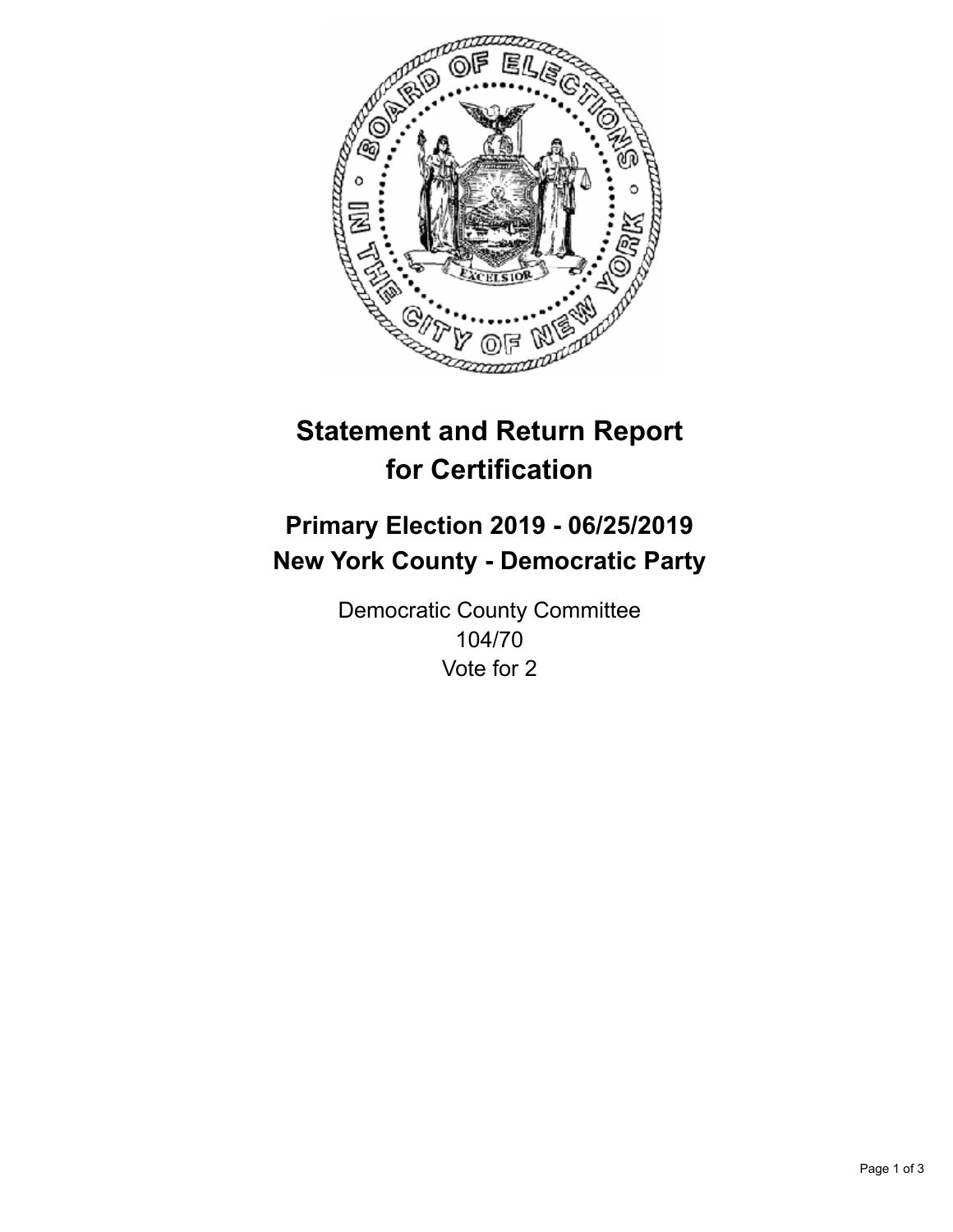

## **Assembly District 70**

| <b>PUBLIC COUNTER</b>                                    | 18       |
|----------------------------------------------------------|----------|
| <b>MANUALLY COUNTED EMERGENCY</b>                        | 0        |
| ABSENTEE / MILITARY                                      | 0        |
| AFFIDAVIT                                                | 0        |
| <b>Total Ballots</b>                                     | 18       |
| Less - Inapplicable Federal/Special Presidential Ballots | $\Omega$ |
| <b>Total Applicable Ballots</b>                          | 18       |
| DAVID HANZAL                                             | 11       |
| <b>EDGAR VERA</b>                                        | 5        |
| AFUA ATTA-MENASAH                                        | 7        |
| ALICE NEWTON (WRITE-IN)                                  |          |
| <b>Total Votes</b>                                       | 24       |
| Unrecorded                                               | 12       |